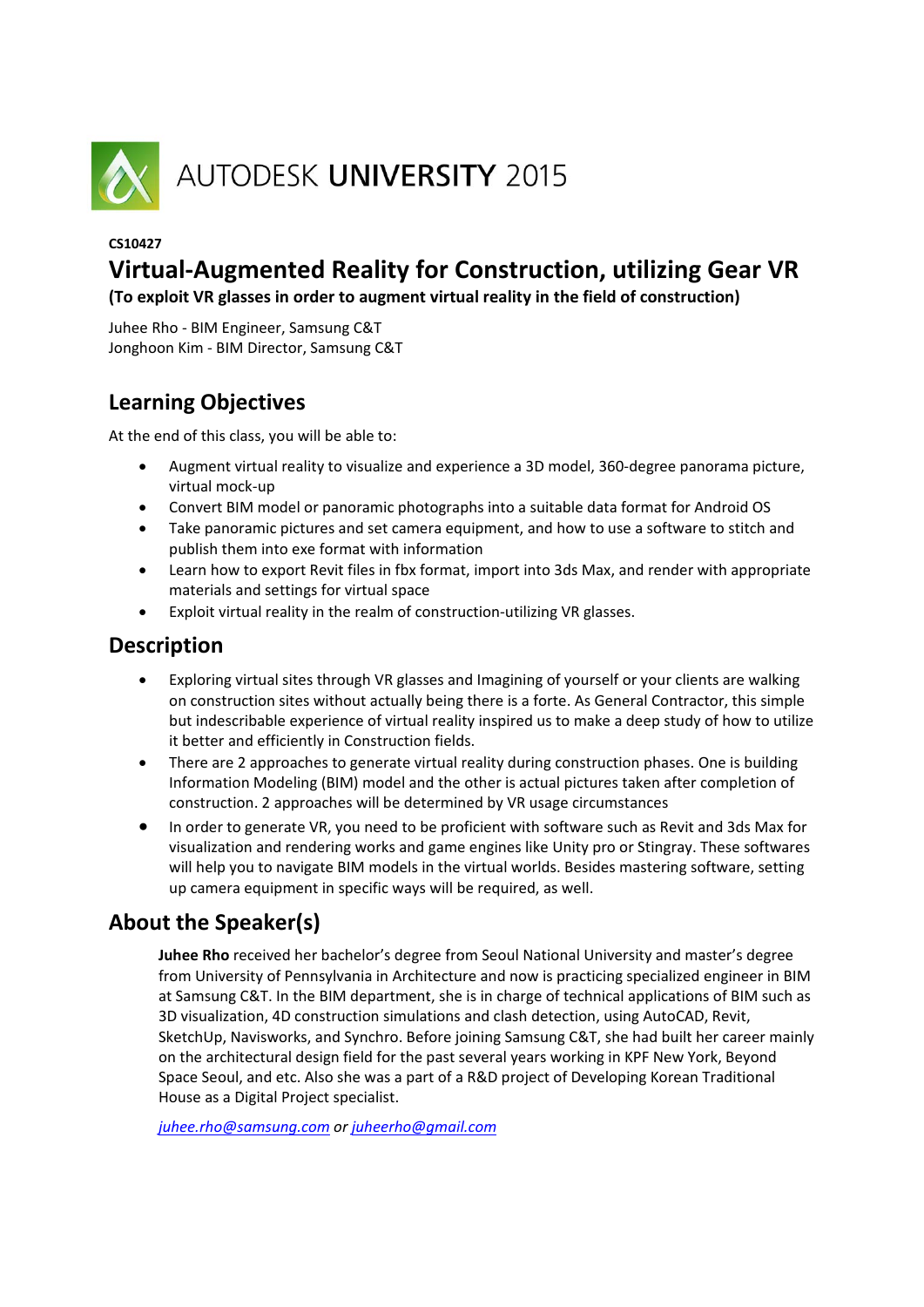**Jonghoon Kim** is the Head of BIM department in Samsung C&T. Since joining Samsung, Jonghoon has been involved in BIM implementation and innovative construction technology adoption on various projects including health care, hospitality, manufacturing facility, and office buildings. Prior to Samsung, Jonghoon worked for DPR Construction as a senior BIM project manager. He received a PhD degree in Civil Engineering from Stanford University. At Stanford, he experienced a wide variety of R&D projects on Virtual Design and Construction. He worked with industry company members and academic institutes to advance the research in Building Information Modeling. His works were published in various academic publications. He also acted as an assistant consulting professor at Stanford to teach a class and advise research projects. Jonghoon was an active participant in Digital Building Lab at Georgia Institute of Technology and teaching classes for Virginia Tech and the AGC Certificate of Management‐Building Information Modeling (CM‐BIM). In 2012, at Autodesk University, Jonghoon Kim also presented a class called 'Why Clash Today When You Can Clash Tomorrow? which is, a discrete Event Simulation Case Study Using Autodesk Navisworks'.

*Jh0010.kim@samsung.com* 

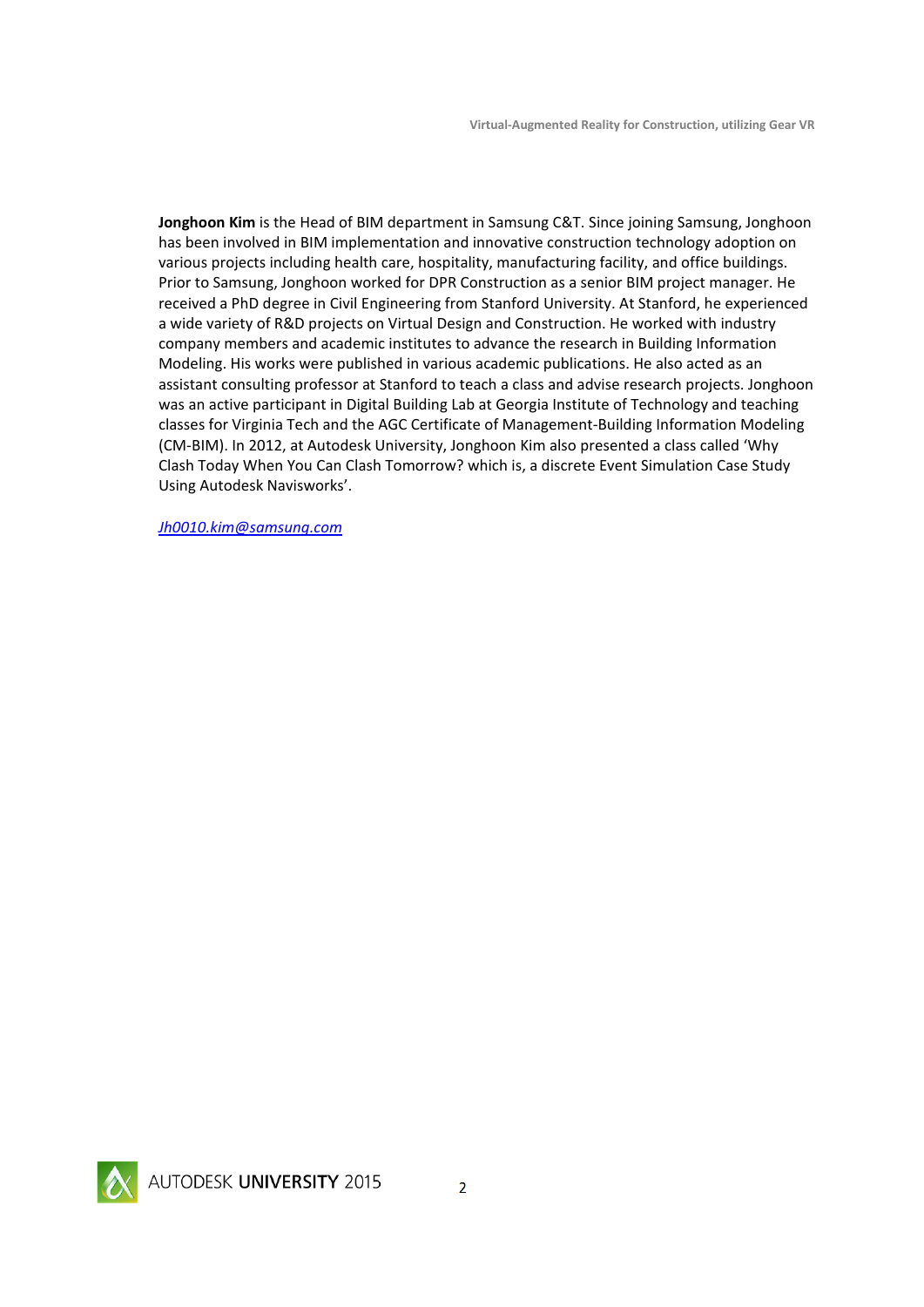**Virtual‐Augmented Reality for Construction, utilizing Gear VR**

# **CLASS AGENDA**

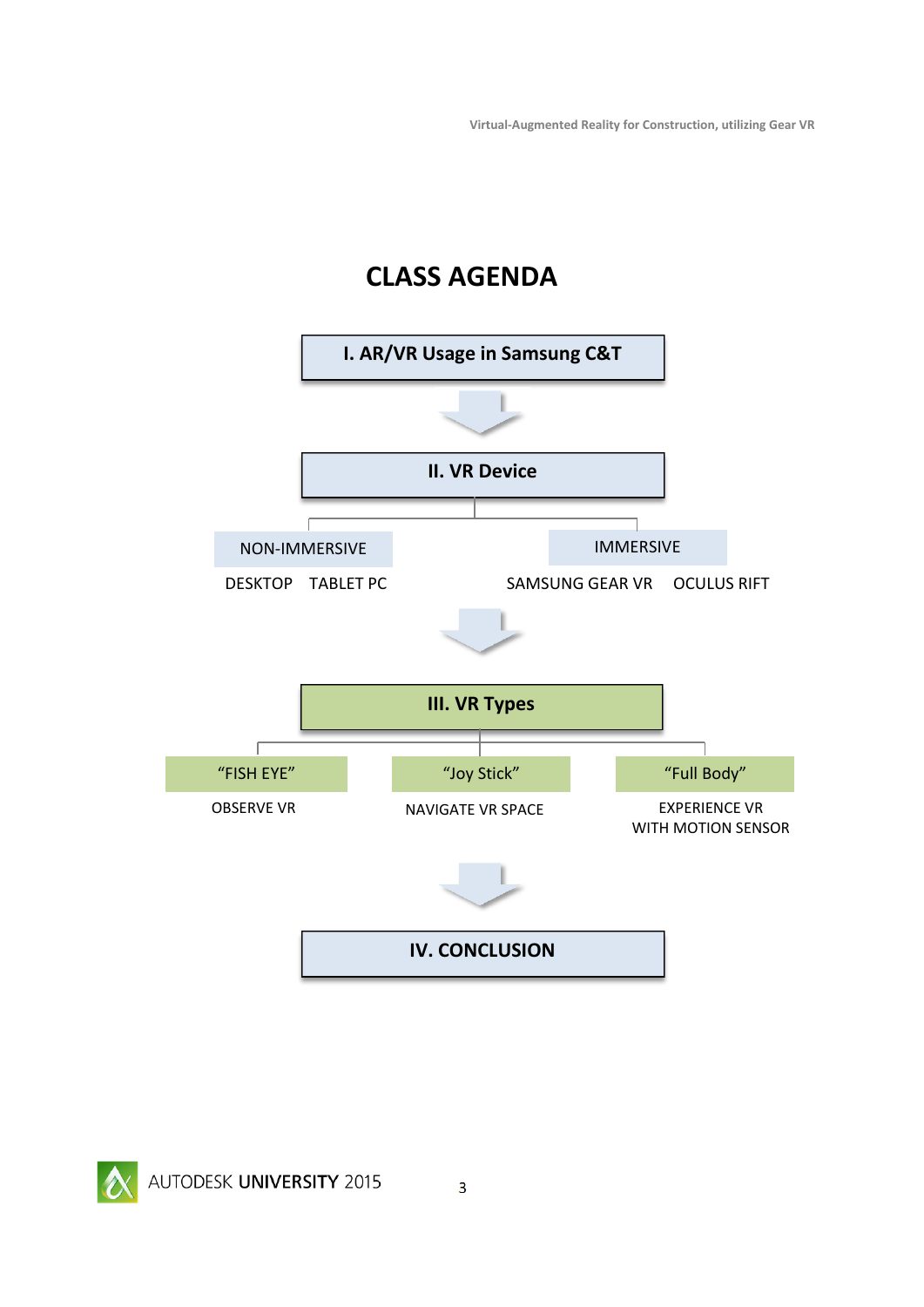**Virtual‐Augmented Reality for Construction, utilizing Gear VR (To exploit VR glasses in order to augment virtual reality in the field of construction**

# **I. AR/VR Usage in Samsung C&T, Construction.**

In Samsung C&T, Virtual Reality and Augmented Reality technologies have been applied to construction projects for various purposes. AR/VR data is utilized to help property manager for more efficient facility maintenance purposes, to assist clients' making better decision and most importantly, to improve constructability.

### **Virtual Reality for Maintenance Control and Facility Management**

When construction is completed, it is the right time to compile VR-panorama picture set. Especially for MEP rooms with all the equipment are installed, VR‐panorama pictures and manuals linked on pictures for each machine became very essential when machine was broken and needed instant inspection and repair. You don't need any specific software to open the panorama data when it is saved in exe format. All you need is a pc or tablet pc to open the file by tapping with two fingers. Or VR‐panorama can be viewed HTML, Flash and QTVR format.

### **Augmented Reality for Maintenance Control and Facility Management**

When a MEP system is broken down, in general, you need to find out where exactly all pipes, ducts are located , then inspect the systems. Then, you would open up a wall or take a ceiling off to start with, based on MEP drawing sets. If you have well-equipped drawing sets, you are very lucky. However, in many cases, drawings are not the same as current building conditions. To avoid this discrepancies, we have been applying Augmented Reality to manage facilities, efficiently.

By attaching a marker or bar code on the walls and ceilings which will lead you to a specific 3d model data, when you scan it with your smartphone or tablet pc to see what's installed behind walls and ceiling. In this way, you can detect where system‐mal function happened and react to fix, much faster without any demolishment. (You need to install AR-related application in advance)

### **Virtual Reality for Decision Making**

Virtual Reality can assist clients to make better decisions and to foresee what final outcome will be before construction finishes.

Specifically, in healthcare, operating room's layout of all equipment will be followed by surgeon's specific operating procedures. Since the layout of equipment are dictating where MEP system such as gas pipes, ducts, wires, should be, as well, during installation. Therefore, inspecting the rooms with Virtual mock‐ups and making all related‐decisions in advance is very crucial and became very important process during construction. Early decision making by owners will help narrow down a number of change orders and it will save construction period.

### **Virtual Reality for Improving Constructability**

As much as early decision making, improving constructability is an important aspect for time and cost saving in construction. We provide general contractors with a VR glasses with Virtual Mock-ups(3D models) or mobile devices with 3D models/3D Shop drawings/3D PDFs for critical points or complicated area. Then contractors can easily preview the completed condition of certain rooms with 3D models or check the constructability by viewing 3D shop drawings with these devices. On the



AUTODESK UNIVERSITY 2015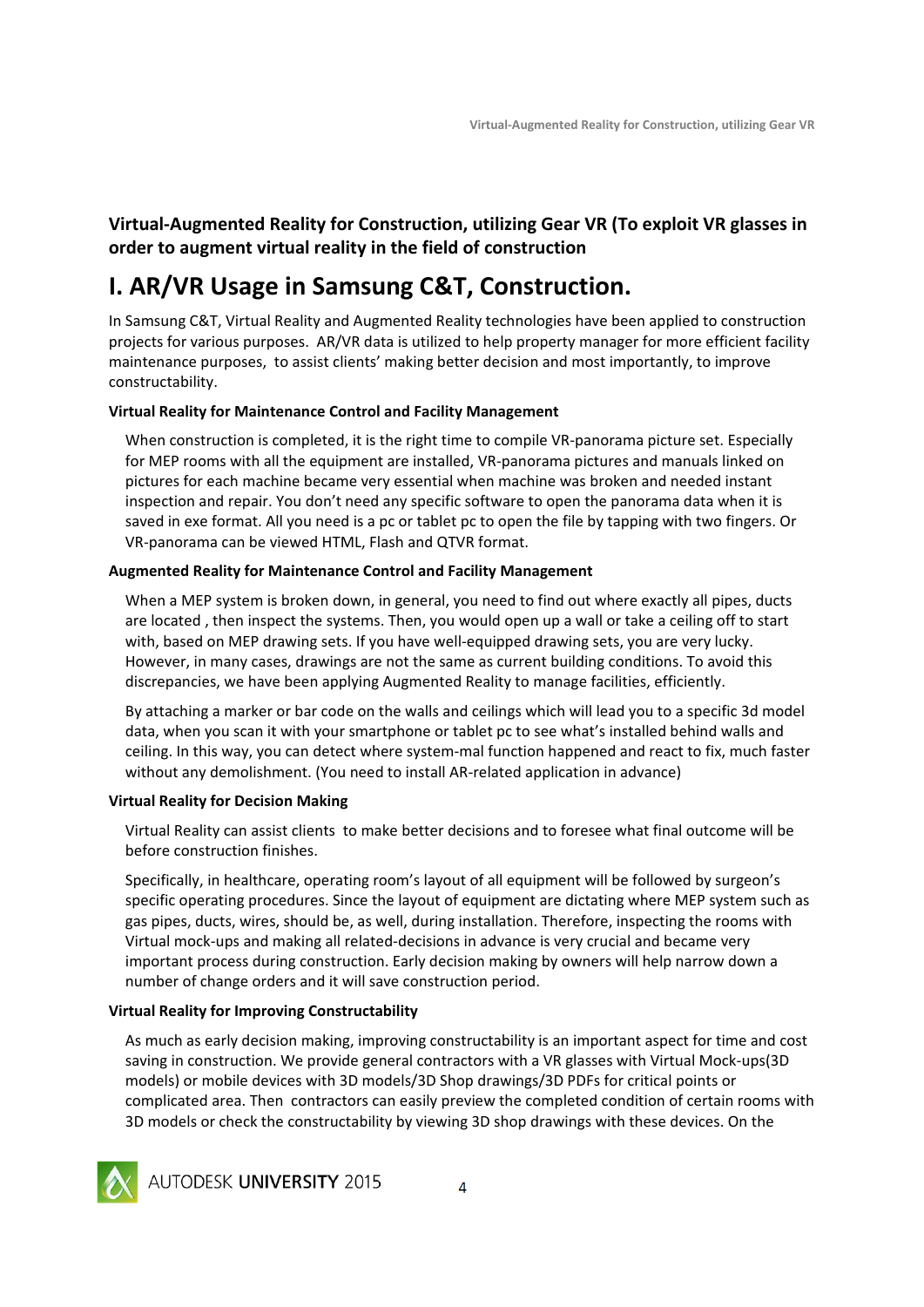contrast of the traditional way of thumbing through page by page of drawing set, 3D data is helping contractors, sub‐contractors to understand the area where they are about to work, precisely .

### **II. VR Device**

**‐PC vs VR Headsets**

| <b>Non-Immersive VR</b> | <b>Immersive VR</b>       |                    |  |
|-------------------------|---------------------------|--------------------|--|
| <b>Desktop</b>          | <b>VR Headset (*HMDs)</b> |                    |  |
|                         | <b>SAMSUNG Gear VR</b>    | <b>Oculus Rift</b> |  |
|                         |                           |                    |  |

<sup>\*</sup>HMDs – Head Mounted Displays

### **‐Oculus Rift vs Samsung Gear VR**

There are two types of VR glasses tested for VR application,-one is Oculus Rift and the other is Samsung Gear VR. While both of them are using the same oculus engine to realize virtual reality, some aspects such as location of data storage(oculus rift-pc, gear vr-smart phone), file operations and power supply, are distinguishing features. These are due to the different usages of the two devices.

| <b>VR Headset</b>                      |                                       |  |  |
|----------------------------------------|---------------------------------------|--|--|
| <oculus rift=""></oculus>              | <samsung gear="" vr=""></samsung>     |  |  |
| <b>HIGH RESOLUTION</b>                 | REQUIRE GALAXY NOTE4 OR S6 IN ADVANCE |  |  |
| LARGE DATA HANDLING CAPACITY           | LIMITATION OF DATA HANDLING CAPACITY  |  |  |
| STABLE RUNNING                         | RELATIVELY UNSTABLE RUNNING           |  |  |
| WORKS IN PC/ POSSIBILITY SHARE MONITOR | WORKS WITHOUT PC/BETTER PORTABILITY   |  |  |
|                                        | (NO PC)                               |  |  |

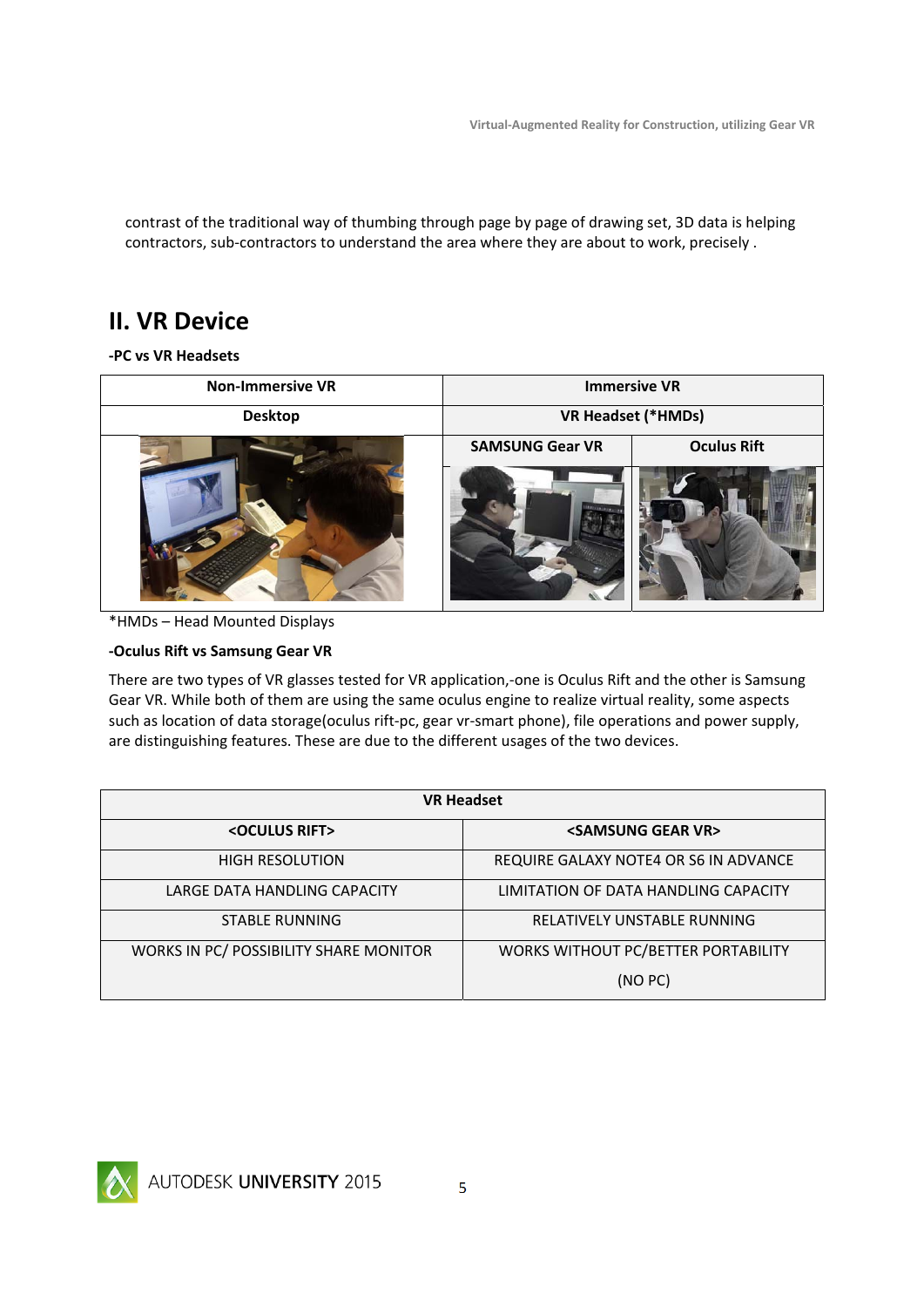### **III. VR Types**

### **‐Application Stage of VR Glasses**

|                    | 1. Fish Eye                        | 2. Joystick                          | 3. Full Body                                     |
|--------------------|------------------------------------|--------------------------------------|--------------------------------------------------|
| <b>Description</b> | <observe vr=""></observe>          | <navigate space="" vr=""></navigate> | < EXPERIENCE VR WITH<br><b>MOTION SENSOR&gt;</b> |
| <b>Pictures</b>    |                                    |                                      |                                                  |
| <b>Immersion</b>   | <b>Immersion VR</b>                | <b>Immersion VR</b>                  | <b>Total Immersion</b>                           |
| <b>DEVICE</b>      | <b>VR GLASSES</b>                  | VR GLASSES +                         | VR GLASSES +                                     |
|                    |                                    | <b>Flying Mouse</b>                  | <b>MOTION SENSOR</b>                             |
| <b>VR GLASSES</b>  | Gear VR, Oculus Rift,<br>Cardboard | Gear VR, Oculus Rift                 | Oculus with motion sensor                        |
| <b>Media</b>       | <b>JPEG</b>                        | <b>Game Engine</b>                   |                                                  |
| <b>Software</b>    | 3ds MAX                            | <b>Unity Pro</b>                     |                                                  |
|                    | Panoweaver                         | Stingray                             |                                                  |

### **1.1 'Fish Eye' – How to Generate 360° VR**

In this chapter, we will cover how to generate 'Fish Eye', 'Observing VR'.

To browse 360°view at one point, the output of VR data should be spherical form and JPEG format. Either picture taken with fisheye lens or 3d model rendering can be considered

### **A. Picture‐Based 360° Panorama View Generating**

- 1. Set shooting points and take pictures
	- ‐ Tools: Fisheye lens for digital camera, tripod with panoramic head
	- ‐ S/W: Panoweaver from Easypano
- 2. Import original pictures into Panoweaver to stitch
- 3. Save images as jpeg format
- 4. Same process for other views
- **B. 3D Model‐Based 360°View Generating**
	- 1. Export Revit file
	- 2. Import the file into 3ds Max and create settings
	- 3. Render and save file



AUTODESK UNIVERSITY 2015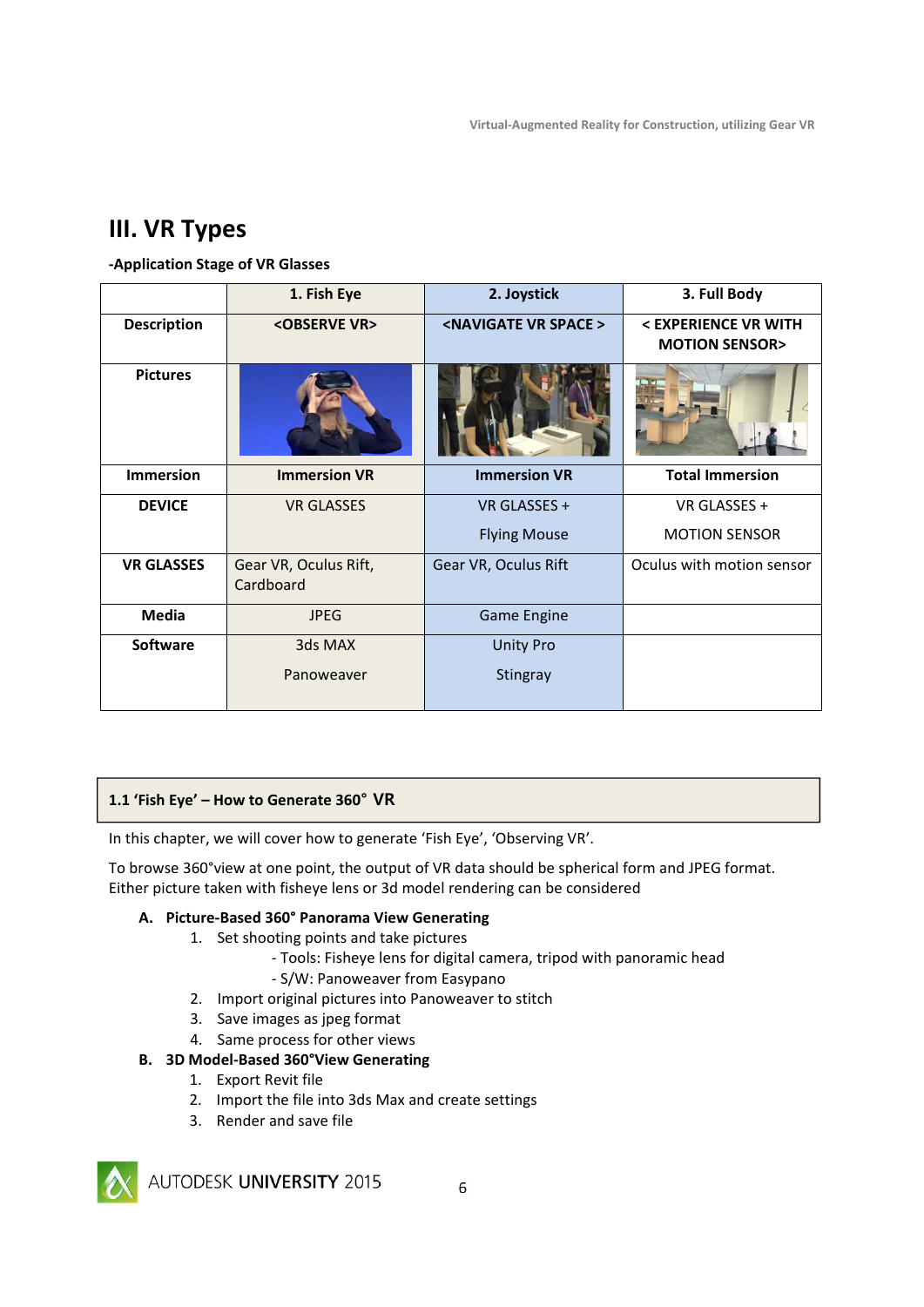- 4. Export rendered image as sphere space
- 5. Save image as jpeg.
- 6. Import image to Panoweaver and save it as jpeg.

#### **1.2 'Fish Eye' – How to Browse 360° VR**

#### **A. Browse 360°View with VR Glasses with Low Data**

- 1. Check panorama pictures with Gear VR
- **B. Browse 360°View with Linked Instruction and Manual on PC**
	- 1. Import panorama images into Tourweaver
	- 2. Add keymaps
	- 3. Add hotspots where scenes located
	- 4. Check locations and orientations of the scene
	- 5. Add hotspots and link manuals
	- 6. Link manuals for each hotspots
	- 7. Publish file as proper format(html, exe)

#### **2. 'Joy Stick' – How to Generate 360° VR**

In this chapter, we will cover how to generate 'Joy Stick', 'Browsing and Space‐Navigation'.

There are various game engines which will help to generate the Virtual Space that you can navigate througj..

The Unity Pro is the one, the other is Stingray.

The Unity Pro was applied to build an android application for Gear VR. and courtesy of Skonec IT company where develop VR contents and the game Metal Blitz, we were able to build our VR Contents that are part of shown VR.

And same as Unity Pro, Autodesk Korea helped us to build a another Virtual Reality by using the Stingray(brand new game engine for Autodesk) for the same project.

### **A. Using Unity Pro(Gear VR)**

- 1. Set the area and flow of camera
- 2. Export Revit file as fbx format
- 3. Import fbx file into 3ds Max and delete unseen faces and objects
- 4. Export revised file as fbx. Format
- 5. Import files into Unity pro (game engine)
- 6. Control scale factor
- 7. Add Materials and shader
- 8. Draw bounding box (in order to give a gravity and obstacles)
- 9. Set animator controller
- 10. Set the background with billboard components
- 11. Build setting and build



AUTODESK UNIVERSITY 2015